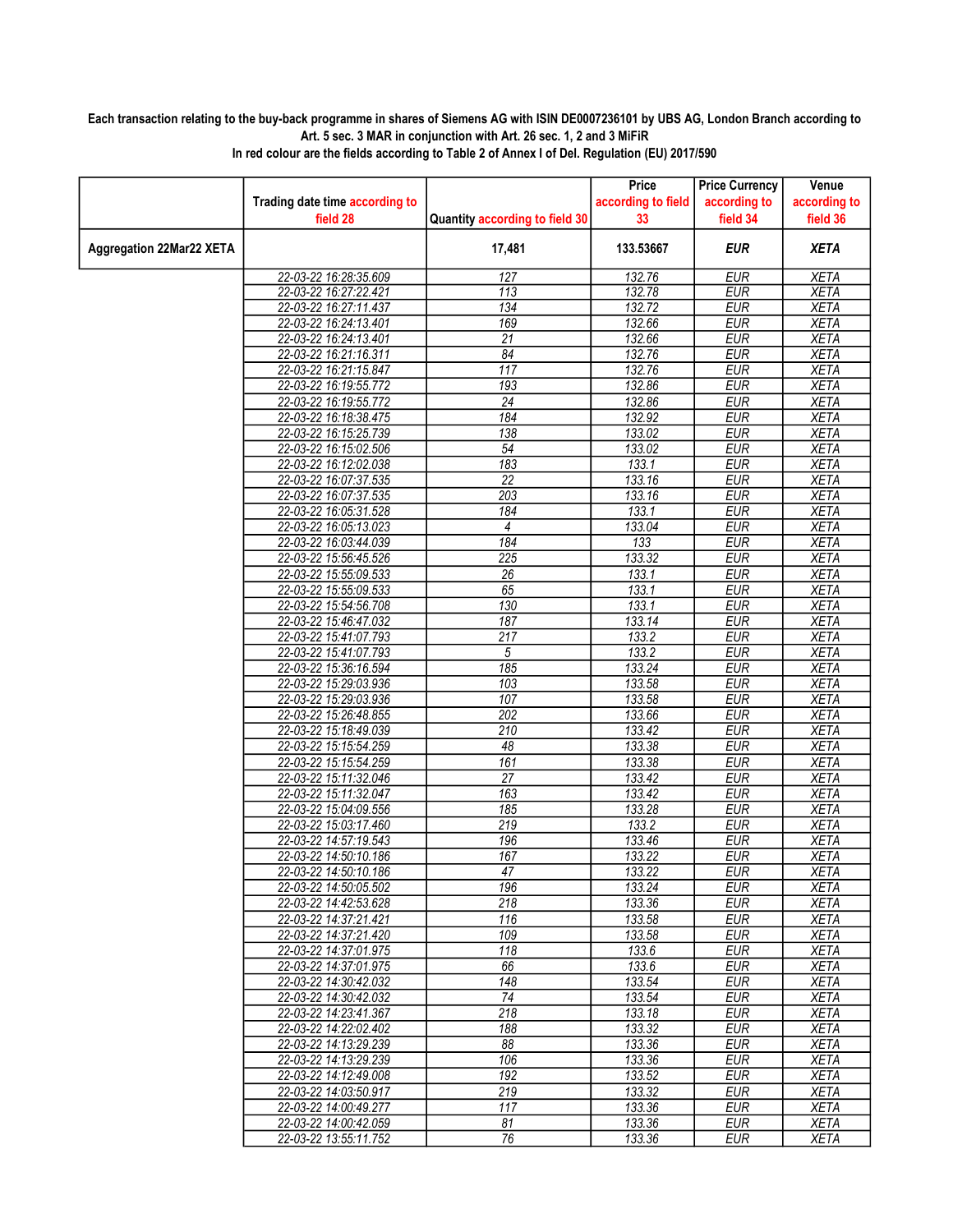| 22-03-22 13:55:11.752 | 133                   | 133.36 | <b>EUR</b> | <b>XETA</b> |
|-----------------------|-----------------------|--------|------------|-------------|
| 22-03-22 13:48:43.879 | $\overline{38}$       | 133.22 | <b>EUR</b> | <b>XETA</b> |
| 22-03-22 13:48:43.879 | 159                   | 133.22 | <b>EUR</b> | <b>XETA</b> |
| 22-03-22 13:47:30.867 | 207                   | 133.2  | <b>EUR</b> | <b>XETA</b> |
| 22-03-22 13:40:18.180 | 196                   | 133.06 | <b>EUR</b> | <b>XETA</b> |
| 22-03-22 13:38:00.205 | 189                   | 133.14 | <b>EUR</b> | <b>XETA</b> |
| 22-03-22 13:34:58.046 | 213                   | 133.12 | <b>EUR</b> | <b>XETA</b> |
| 22-03-22 13:30:11.890 | 222                   | 133.02 | <b>EUR</b> | <b>XETA</b> |
|                       |                       |        |            |             |
| 22-03-22 13:28:50.587 | 187                   | 133    | <b>EUR</b> | XETA        |
| 22-03-22 13:19:45.578 | 224                   | 132.96 | <b>EUR</b> | <b>XETA</b> |
| 22-03-22 13:07:09.264 | 103                   | 133.12 | <b>EUR</b> | <b>XETA</b> |
| 22-03-22 13:07:09.258 | 90                    | 133.12 | <b>EUR</b> | <b>XETA</b> |
| 22-03-22 13:05:51.647 | 158                   | 133.24 | <b>EUR</b> | <b>XETA</b> |
| 22-03-22 13:05:51.647 | 53                    | 133.24 | <b>EUR</b> | <b>XETA</b> |
| 22-03-22 12:56:26.234 | 213                   | 133.36 | <b>EUR</b> | <b>XETA</b> |
| 22-03-22 12:41:29.035 | 96                    | 133.08 | <b>EUR</b> | <b>XETA</b> |
| 22-03-22 12:41:29.035 | 117                   | 133.08 | <b>EUR</b> | <b>XETA</b> |
| 22-03-22 12:40:54.085 | 45                    | 133.12 | <b>EUR</b> | <b>XETA</b> |
| 22-03-22 12:40:54.072 | 196                   | 133.14 | <b>EUR</b> | <b>XETA</b> |
|                       |                       |        |            |             |
| 22-03-22 12:30:41.942 | 137                   | 133.02 | <b>EUR</b> | <b>XETA</b> |
| 22-03-22 12:30:41.942 | 71                    | 133.02 | <b>EUR</b> | <b>XETA</b> |
| 22-03-22 12:18:27.013 | 120                   | 133.2  | <b>EUR</b> | <b>XETA</b> |
| 22-03-22 12:18:27.013 | 66                    | 133.2  | <b>EUR</b> | <b>XETA</b> |
| 22-03-22 12:12:38.130 | 143                   | 133.4  | <b>EUR</b> | <b>XETA</b> |
| 22-03-22 12:12:38.130 | 80                    | 133.4  | <b>EUR</b> | <b>XETA</b> |
| 22-03-22 12:02:33.511 | 183                   | 133.42 | <b>EUR</b> | <b>XETA</b> |
| 22-03-22 12:02:33.511 | 191                   | 133.42 | <b>EUR</b> | <b>XETA</b> |
| 22-03-22 12:02:21.726 | 34                    | 133.26 | <b>EUR</b> | <b>XETA</b> |
| 22-03-22 11:51:23.032 | 204                   | 133.7  | <b>EUR</b> | <b>XETA</b> |
| 22-03-22 11:50:59.307 | 1                     | 133.7  | <b>EUR</b> | <b>XETA</b> |
|                       |                       |        |            |             |
| 22-03-22 11:42:19.562 | 193                   | 133.76 | <b>EUR</b> | <b>XETA</b> |
| 22-03-22 11:37:18.667 | 223                   | 133.78 | <b>EUR</b> | <b>XETA</b> |
| 22-03-22 11:23:23.523 | 198                   | 133.6  | <b>EUR</b> | <b>XETA</b> |
| 22-03-22 11:21:09.536 | 85                    | 133.64 | <b>EUR</b> | XETA        |
| 22-03-22 11:21:09.536 | 124                   | 133.64 | <b>EUR</b> | <b>XETA</b> |
| 22-03-22 11:11:20.280 | 192                   | 134.22 | <b>EUR</b> | <b>XETA</b> |
| 22-03-22 11:00:52.690 | 165                   | 134.36 | <b>EUR</b> | <b>XETA</b> |
| 22-03-22 11:00:52.690 | 43                    | 134.36 | <b>EUR</b> | <b>XETA</b> |
| 22-03-22 10:54:38.252 | 189                   | 134.22 | <b>EUR</b> | <b>XETA</b> |
| 22-03-22 10:47:35.982 | 20                    | 134.3  | <b>EUR</b> | <b>XETA</b> |
| 22-03-22 10:47:35.982 | 187                   | 134.3  | EUR        | <b>XETA</b> |
| 22-03-22 10:37:17.356 | 200                   | 134.24 | <b>EUR</b> | <b>XETA</b> |
| 22-03-22 10:29:22.640 | 60                    | 134.34 | EUR        | <b>XETA</b> |
|                       |                       |        |            |             |
| 22-03-22 10:29:22.640 | 125                   | 134.34 | <b>EUR</b> | <b>XETA</b> |
| 22-03-22 10:16:49.482 | 24                    | 133.96 | <b>EUR</b> | <b>XETA</b> |
| 22-03-22 10:16:49.482 | 140                   | 133.96 | <b>EUR</b> | <b>XETA</b> |
| 22-03-22 10:16:49.482 | 47                    | 133.96 | <b>EUR</b> | <b>XETA</b> |
| 22-03-22 10:10:23.286 | 211                   | 134.06 | <b>EUR</b> | <b>XETA</b> |
| 22-03-22 10:03:05.278 | 193                   | 134.16 | <b>EUR</b> | <b>XETA</b> |
| 22-03-22 09:53:26.269 | 212                   | 134.32 | <b>EUR</b> | <b>XETA</b> |
| 22-03-22 09:49:50.027 | 190                   | 134.1  | <b>EUR</b> | <b>XETA</b> |
| 22-03-22 09:49:50.027 | 20                    | 134.1  | <b>EUR</b> | <b>XETA</b> |
| 22-03-22 09:38:20.085 | 183                   | 134.22 | <b>EUR</b> | <b>XETA</b> |
| 22-03-22 09:34:31.282 | 159                   | 134.5  | <b>EUR</b> | <b>XETA</b> |
| 22-03-22 09:34:31.282 | 57                    | 134.5  | <b>EUR</b> | <b>XETA</b> |
|                       |                       |        |            |             |
| 22-03-22 09:26:02.719 | $\boldsymbol{\delta}$ | 134.64 | <b>EUR</b> | <b>XETA</b> |
| 22-03-22 09:26:02.440 | 174                   | 134.64 | <b>EUR</b> | <b>XETA</b> |
| 22-03-22 09:20:02.445 | 196                   | 134.72 | <b>EUR</b> | <b>XETA</b> |
| 22-03-22 09:11:08.107 | 41                    | 134.64 | EUR        | XETA        |
| 22-03-22 09:11:08.107 | 147                   | 134.64 | <b>EUR</b> | XETA        |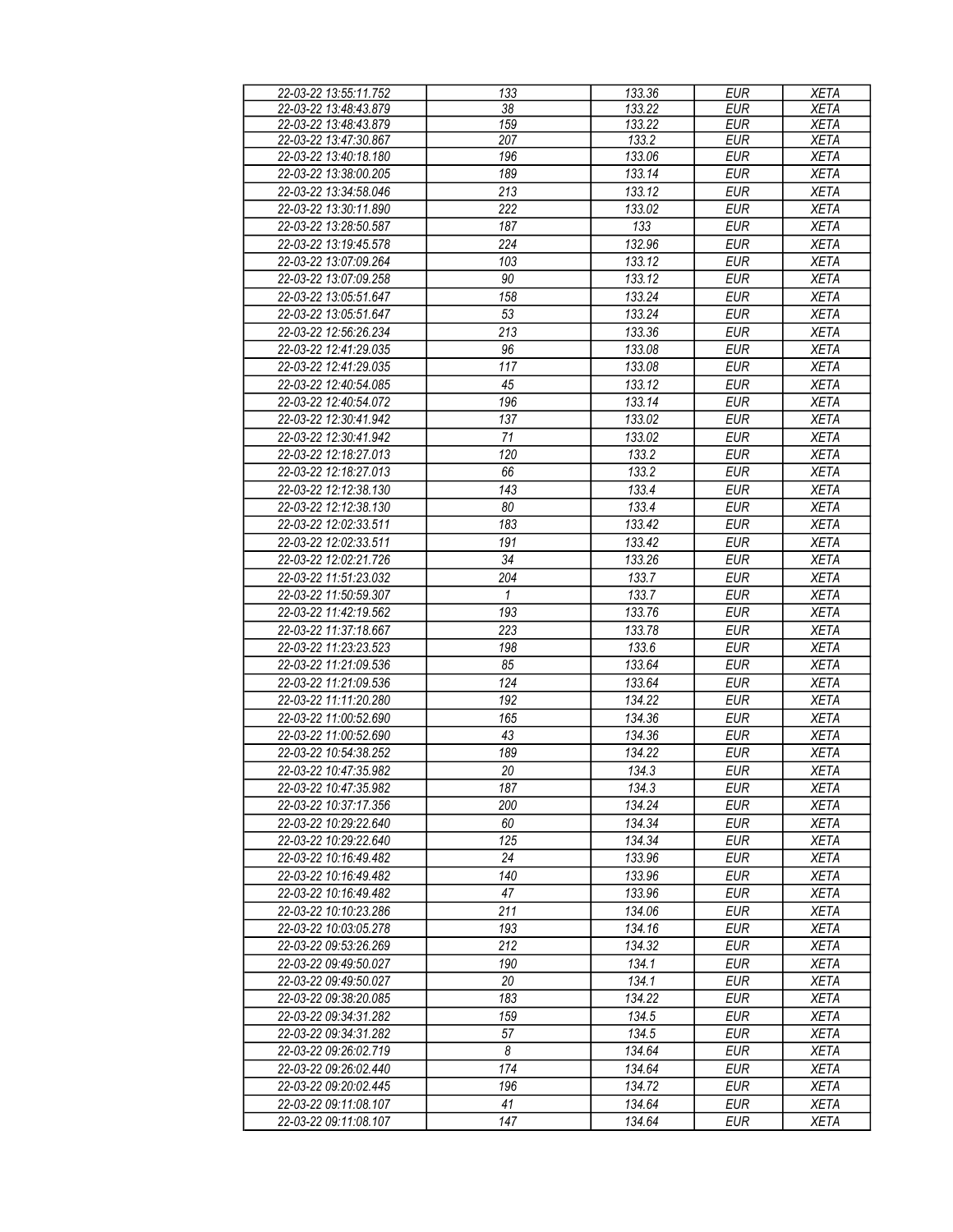| 22-03-22 09:05:12.586 | 196 | 134.58 | EUR        | <b>XETA</b> |
|-----------------------|-----|--------|------------|-------------|
| 22-03-22 09:01:36.650 | 185 | 134.38 | EUR        | XETA        |
| 22-03-22 08:50:23.496 | 204 | 134.22 | EUR        | XETA        |
| 22-03-22 08:46:56.385 | 210 | 134.32 | EUR        | <b>XETA</b> |
| 22-03-22 08:36:55.413 | 100 | 134    | EUR        | XETA        |
| 22-03-22 08:36:55.413 | 114 | 134    | EUR        | XETA        |
| 22-03-22 08:34:10.668 | 219 | 134.12 | EUR        | <b>XETA</b> |
| 22-03-22 08:24:58.893 | 2   | 134.06 | <b>EUR</b> | <b>XETA</b> |
| 22-03-22 08:24:58.893 | 210 | 134.06 | EUR        | <b>XETA</b> |
| 22-03-22 08:19:40.434 | 220 | 133.68 | EUR        | <b>XETA</b> |
| 22-03-22 08:15:40.868 | 5   | 133.86 | EUR        | XETA        |
| 22-03-22 08:15:40.868 | 200 | 133.86 | EUR        | <b>XETA</b> |
| 22-03-22 08:11:16.965 | 69  | 133.08 | EUR        | <b>XETA</b> |
| 22-03-22 08:11:16.965 | 129 | 133.08 | EUR        | <b>XETA</b> |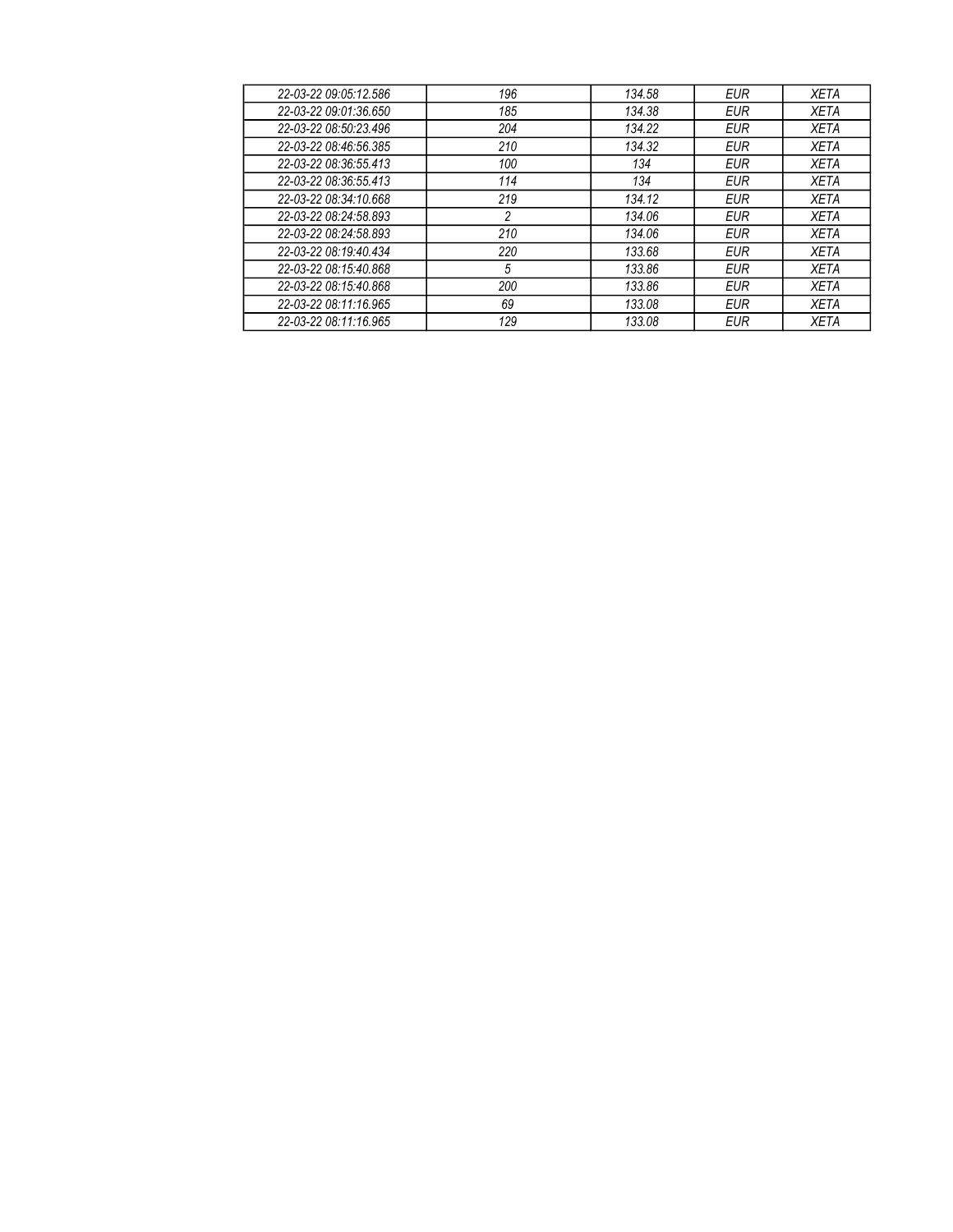## Each order relating to the buy-back programme above according to Art. 5 sec. 3 MAR in conjunction with Art. 25 sec. 1 and 2 MiFiR

In red colour are the fields according to Table 2 of the Annex of Del. Regulation (EU) 2017/580; alternatively you may report the

| Date and Time according to field 9 | <b>Segment MIC code</b><br>according to field 16 | <b>Transaction price</b><br>according to field 28 | <b>Price currency according</b><br>to field 29 | <b>Buy-sell indicator</b><br>according to field 32 |
|------------------------------------|--------------------------------------------------|---------------------------------------------------|------------------------------------------------|----------------------------------------------------|
| 22-03-22 16:28:35.609              | <b>XETA</b>                                      | 132.76                                            | <b>EUR</b>                                     | <b>BUY</b>                                         |
| 22-03-22 16:27:22.421              | <b>XETA</b>                                      | 132.78                                            | <b>EUR</b>                                     | <b>BUY</b>                                         |
| 22-03-22 16:27:11.437              | <b>XETA</b>                                      | 132.72                                            | <b>EUR</b>                                     | <b>BUY</b>                                         |
| 22-03-22 16:24:13.401              | <b>XETA</b>                                      | 132.66                                            | <b>EUR</b>                                     | <b>BUY</b>                                         |
| 22-03-22 16:24:13.401              | <b>XETA</b>                                      | 132.66                                            | <b>EUR</b>                                     | <b>BUY</b>                                         |
| 22-03-22 16:21:16.311              | <b>XETA</b>                                      | 132.76                                            | <b>EUR</b>                                     | <b>BUY</b>                                         |
| 22-03-22 16:21:15.847              | <b>XETA</b>                                      | 132.76                                            | <b>EUR</b>                                     | <b>BUY</b>                                         |
| 22-03-22 16:19:55.772              | <b>XETA</b>                                      | 132.86                                            | <b>EUR</b>                                     | <b>BUY</b>                                         |
| 22-03-22 16:19:55.772              | <b>XETA</b>                                      | 132.86                                            | <b>EUR</b>                                     | <b>BUY</b>                                         |
| 22-03-22 16:18:38.475              | <b>XETA</b>                                      | 132.92                                            | <b>EUR</b>                                     | <b>BUY</b>                                         |
| 22-03-22 16:15:25.739              | <b>XETA</b>                                      | 133.02                                            | <b>EUR</b>                                     | <b>BUY</b>                                         |
| 22-03-22 16:15:02.506              | <b>XETA</b>                                      | 133.02                                            | <b>EUR</b>                                     | <b>BUY</b>                                         |
| 22-03-22 16:12:02.038              | <b>XETA</b>                                      | 133.1                                             | <b>EUR</b>                                     | <b>BUY</b>                                         |
| 22-03-22 16:07:37.535              | <b>XETA</b>                                      | 133.16                                            | <b>EUR</b>                                     | <b>BUY</b>                                         |
| 22-03-22 16:07:37.535              | <b>XETA</b>                                      | 133.16                                            | <b>EUR</b>                                     | <b>BUY</b>                                         |
| 22-03-22 16:05:31.528              | <b>XETA</b>                                      | 133.1                                             | <b>EUR</b>                                     | <b>BUY</b>                                         |
| 22-03-22 16:05:13.023              | <b>XETA</b>                                      | 133.04                                            | <b>EUR</b>                                     | <b>BUY</b>                                         |
| 22-03-22 16:03:44.039              | <b>XETA</b>                                      | $\overline{133}$                                  | <b>EUR</b>                                     | <b>BUY</b>                                         |
| 22-03-22 15:56:45.526              | <b>XETA</b>                                      | 133.32                                            | <b>EUR</b>                                     | <b>BUY</b>                                         |
| 22-03-22 15:55:09.533              | <b>XETA</b>                                      | 133.1                                             | <b>EUR</b>                                     | <b>BUY</b>                                         |
| 22-03-22 15:55:09.533              | <b>XETA</b>                                      | 133.1                                             | <b>EUR</b>                                     | <b>BUY</b>                                         |
| 22-03-22 15:54:56.708              | <b>XETA</b>                                      | 133.1                                             | <b>EUR</b>                                     | <b>BUY</b>                                         |
| 22-03-22 15:46:47.032              | <b>XETA</b>                                      | 133.14                                            | <b>EUR</b>                                     | <b>BUY</b>                                         |
| 22-03-22 15:41:07.793              | <b>XETA</b>                                      | 133.2                                             | <b>EUR</b>                                     | <b>BUY</b>                                         |
| 22-03-22 15:41:07.793              | <b>XETA</b>                                      | 133.2                                             | <b>EUR</b>                                     | <b>BUY</b>                                         |
| 22-03-22 15:36:16.594              | <b>XETA</b>                                      | 133.24                                            | <b>EUR</b>                                     | <b>BUY</b>                                         |
| 22-03-22 15:29:03.936              | <b>XETA</b>                                      | 133.58                                            | <b>EUR</b>                                     | <b>BUY</b>                                         |
| 22-03-22 15:29:03.936              | <b>XETA</b>                                      | 133.58                                            | <b>EUR</b>                                     | <b>BUY</b>                                         |
| 22-03-22 15:26:48.855              | <b>XETA</b>                                      | 133.66                                            | <b>EUR</b>                                     | <b>BUY</b>                                         |
| 22-03-22 15:18:49.039              | <b>XETA</b>                                      | 133.42                                            | <b>EUR</b>                                     | <b>BUY</b>                                         |
| 22-03-22 15:15:54.259              | <b>XETA</b>                                      | 133.38                                            | <b>EUR</b>                                     | <b>BUY</b>                                         |
| 22-03-22 15:15:54.259              | <b>XETA</b>                                      | 133.38                                            | <b>EUR</b>                                     | <b>BUY</b>                                         |
| 22-03-22 15:11:32.046              | <b>XETA</b>                                      | 133.42                                            | <b>EUR</b>                                     | <b>BUY</b>                                         |
| 22-03-22 15:11:32.047              | <b>XETA</b>                                      | 133.42                                            | <b>EUR</b>                                     | <b>BUY</b>                                         |
| 22-03-22 15:04:09.556              | <b>XETA</b>                                      | 133.28                                            | <b>EUR</b>                                     | <b>BUY</b>                                         |
| 22-03-22 15:03:17.460              | <b>XETA</b>                                      | 133.2                                             | <b>EUR</b>                                     | <b>BUY</b>                                         |
| 22-03-22 14:57:19.543              | <b>XETA</b>                                      | 133.46                                            | <b>EUR</b>                                     | <b>BUY</b>                                         |
| 22-03-22 14:50:10.186              | <b>XETA</b>                                      | 133.22                                            | <b>EUR</b>                                     | <b>BUY</b>                                         |
| 22-03-22 14:50:10.186              | <b>XETA</b>                                      | 133.22                                            | <b>EUR</b>                                     | <b>BUY</b>                                         |
| 22-03-22 14:50:05.502              | <b>XETA</b>                                      | 133.24                                            | <b>EUR</b>                                     | <b>BUY</b>                                         |
| 22-03-22 14:42:53.628              | <b>XETA</b>                                      | 133.36                                            | <b>EUR</b>                                     | <b>BUY</b>                                         |
| 22-03-22 14:37:21.421              | <b>XETA</b>                                      | 133.58                                            | <b>EUR</b>                                     | <b>BUY</b>                                         |
| 22-03-22 14:37:21.420              | <b>XETA</b>                                      | 133.58                                            | <b>EUR</b>                                     | <b>BUY</b>                                         |
| 22-03-22 14:37:01.975              | <b>XETA</b>                                      | 133.6                                             | <b>EUR</b>                                     | <b>BUY</b>                                         |
| 22-03-22 14:37:01.975              | <b>XETA</b>                                      | 133.6                                             | <b>EUR</b>                                     | <b>BUY</b>                                         |
| 22-03-22 14:30:42.032              | <b>XETA</b>                                      | 133.54                                            | <b>EUR</b>                                     | <b>BUY</b>                                         |
| 22-03-22 14:30:42.032              | <b>XETA</b>                                      | 133.54                                            | <b>EUR</b>                                     | <b>BUY</b>                                         |
| 22-03-22 14:23:41.367              | <b>XETA</b>                                      | 133.18                                            | <b>EUR</b>                                     | <b>BUY</b>                                         |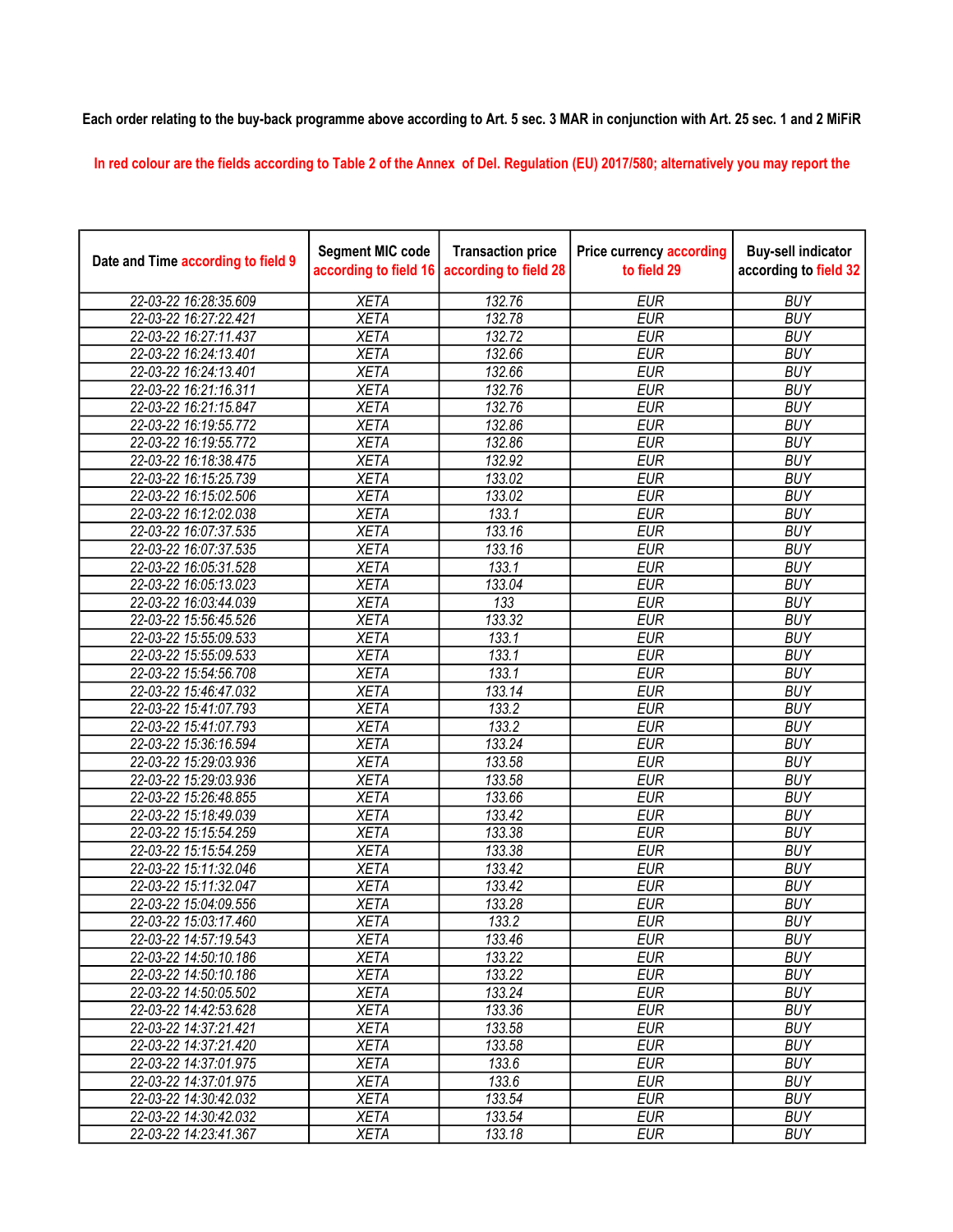| 22-03-22 14:22:02.402 | <b>XETA</b> | 133.32 | <b>EUR</b> | <b>BUY</b> |
|-----------------------|-------------|--------|------------|------------|
| 22-03-22 14:13:29.239 | <b>XETA</b> | 133.36 | <b>EUR</b> | <b>BUY</b> |
| 22-03-22 14:13:29.239 | <b>XETA</b> | 133.36 | <b>EUR</b> | <b>BUY</b> |
| 22-03-22 14:12:49.008 | <b>XETA</b> | 133.52 | <b>EUR</b> | <b>BUY</b> |
| 22-03-22 14:03:50.917 | <b>XETA</b> | 133.32 | <b>EUR</b> | <b>BUY</b> |
| 22-03-22 14:00:49.277 | <b>XETA</b> | 133.36 | <b>EUR</b> | <b>BUY</b> |
| 22-03-22 14:00:42.059 | <b>XETA</b> | 133.36 | <b>EUR</b> | <b>BUY</b> |
| 22-03-22 13:55:11.752 | <b>XETA</b> | 133.36 | <b>EUR</b> | <b>BUY</b> |
| 22-03-22 13:55:11.752 | <b>XETA</b> | 133.36 | <b>EUR</b> | <b>BUY</b> |
| 22-03-22 13:48:43.879 | <b>XETA</b> | 133.22 | <b>EUR</b> | <b>BUY</b> |
| 22-03-22 13:48:43.879 | <b>XETA</b> | 133.22 | <b>EUR</b> | <b>BUY</b> |
| 22-03-22 13:47:30.867 | <b>XETA</b> | 133.2  | <b>EUR</b> | <b>BUY</b> |
| 22-03-22 13:40:18.180 | <b>XETA</b> | 133.06 | <b>EUR</b> | <b>BUY</b> |
| 22-03-22 13:38:00.205 | <b>XETA</b> | 133.14 | <b>EUR</b> | <b>BUY</b> |
| 22-03-22 13:34:58.046 | <b>XETA</b> | 133.12 | <b>EUR</b> | <b>BUY</b> |
| 22-03-22 13:30:11.890 | <b>XETA</b> | 133.02 | <b>EUR</b> | <b>BUY</b> |
| 22-03-22 13:28:50.587 | <b>XETA</b> | 133    | <b>EUR</b> | <b>BUY</b> |
| 22-03-22 13:19:45.578 | <b>XETA</b> | 132.96 | <b>EUR</b> | <b>BUY</b> |
| 22-03-22 13:07:09.264 | <b>XETA</b> | 133.12 | <b>EUR</b> | <b>BUY</b> |
| 22-03-22 13:07:09.258 | <b>XETA</b> | 133.12 | <b>EUR</b> | <b>BUY</b> |
| 22-03-22 13:05:51.647 | <b>XETA</b> | 133.24 | <b>EUR</b> | <b>BUY</b> |
| 22-03-22 13:05:51.647 | <b>XETA</b> | 133.24 | <b>EUR</b> | <b>BUY</b> |
| 22-03-22 12:56:26.234 | <b>XETA</b> | 133.36 | <b>EUR</b> | <b>BUY</b> |
| 22-03-22 12:41:29.035 | <b>XETA</b> | 133.08 | <b>EUR</b> | <b>BUY</b> |
| 22-03-22 12:41:29.035 | <b>XETA</b> | 133.08 | <b>EUR</b> | <b>BUY</b> |
| 22-03-22 12:40:54.085 | <b>XETA</b> | 133.12 | <b>EUR</b> | <b>BUY</b> |
| 22-03-22 12:40:54.072 | <b>XETA</b> | 133.14 | <b>EUR</b> | <b>BUY</b> |
| 22-03-22 12:30:41.942 | <b>XETA</b> | 133.02 | <b>EUR</b> | <b>BUY</b> |
| 22-03-22 12:30:41.942 | <b>XETA</b> | 133.02 | <b>EUR</b> | <b>BUY</b> |
| 22-03-22 12:18:27.013 |             | 133.2  | <b>EUR</b> | <b>BUY</b> |
|                       | <b>XETA</b> |        |            |            |
| 22-03-22 12:18:27.013 | <b>XETA</b> | 133.2  | <b>EUR</b> | <b>BUY</b> |
| 22-03-22 12:12:38.130 | <b>XETA</b> | 133.4  | <b>EUR</b> | <b>BUY</b> |
| 22-03-22 12:12:38.130 | <b>XETA</b> | 133.4  | <b>EUR</b> | <b>BUY</b> |
| 22-03-22 12:02:33.511 | <b>XETA</b> | 133.42 | <b>EUR</b> | <b>BUY</b> |
| 22-03-22 12:02:33.511 | <b>XETA</b> | 133.42 | <b>EUR</b> | <b>BUY</b> |
| 22-03-22 12:02:21.726 | <b>XETA</b> | 133.26 | <b>EUR</b> | <b>BUY</b> |
| 22-03-22 11:51:23.032 | <b>XETA</b> | 133.7  | <b>EUR</b> | <b>BUY</b> |
| 22-03-22 11:50:59.307 | <b>XETA</b> | 133.7  | EUR        | <b>BUY</b> |
| 22-03-22 11:42:19.562 | <b>XETA</b> | 133.76 | EUR        | <b>BUY</b> |
| 22-03-22 11:37:18.667 | <b>XETA</b> | 133.78 | <b>EUR</b> | <b>BUY</b> |
| 22-03-22 11:23:23.523 | <b>XETA</b> | 133.6  | <b>EUR</b> | <b>BUY</b> |
| 22-03-22 11:21:09.536 | <b>XETA</b> | 133.64 | <b>EUR</b> | <b>BUY</b> |
| 22-03-22 11:21:09.536 | <b>XETA</b> | 133.64 | <b>EUR</b> | <b>BUY</b> |
| 22-03-22 11:11:20.280 | <b>XETA</b> | 134.22 | <b>EUR</b> | <b>BUY</b> |
| 22-03-22 11:00:52.690 | <b>XETA</b> | 134.36 | <b>EUR</b> | <b>BUY</b> |
| 22-03-22 11:00:52.690 | <b>XETA</b> | 134.36 | <b>EUR</b> | <b>BUY</b> |
| 22-03-22 10:54:38.252 | <b>XETA</b> | 134.22 | EUR        | <b>BUY</b> |
| 22-03-22 10:47:35.982 | <b>XETA</b> | 134.3  | <b>EUR</b> | <b>BUY</b> |
| 22-03-22 10:47:35.982 | <b>XETA</b> | 134.3  | <b>EUR</b> | <b>BUY</b> |
| 22-03-22 10:37:17.356 | <b>XETA</b> | 134.24 | <b>EUR</b> | <b>BUY</b> |
|                       |             | 134.34 | <b>EUR</b> | <b>BUY</b> |
| 22-03-22 10:29:22.640 | <b>XETA</b> |        |            |            |
| 22-03-22 10:29:22.640 | <b>XETA</b> | 134.34 | <b>EUR</b> | <b>BUY</b> |
| 22-03-22 10:16:49.482 | <b>XETA</b> | 133.96 | <b>EUR</b> | <b>BUY</b> |
| 22-03-22 10:16:49.482 | <b>XETA</b> | 133.96 | <b>EUR</b> | <b>BUY</b> |